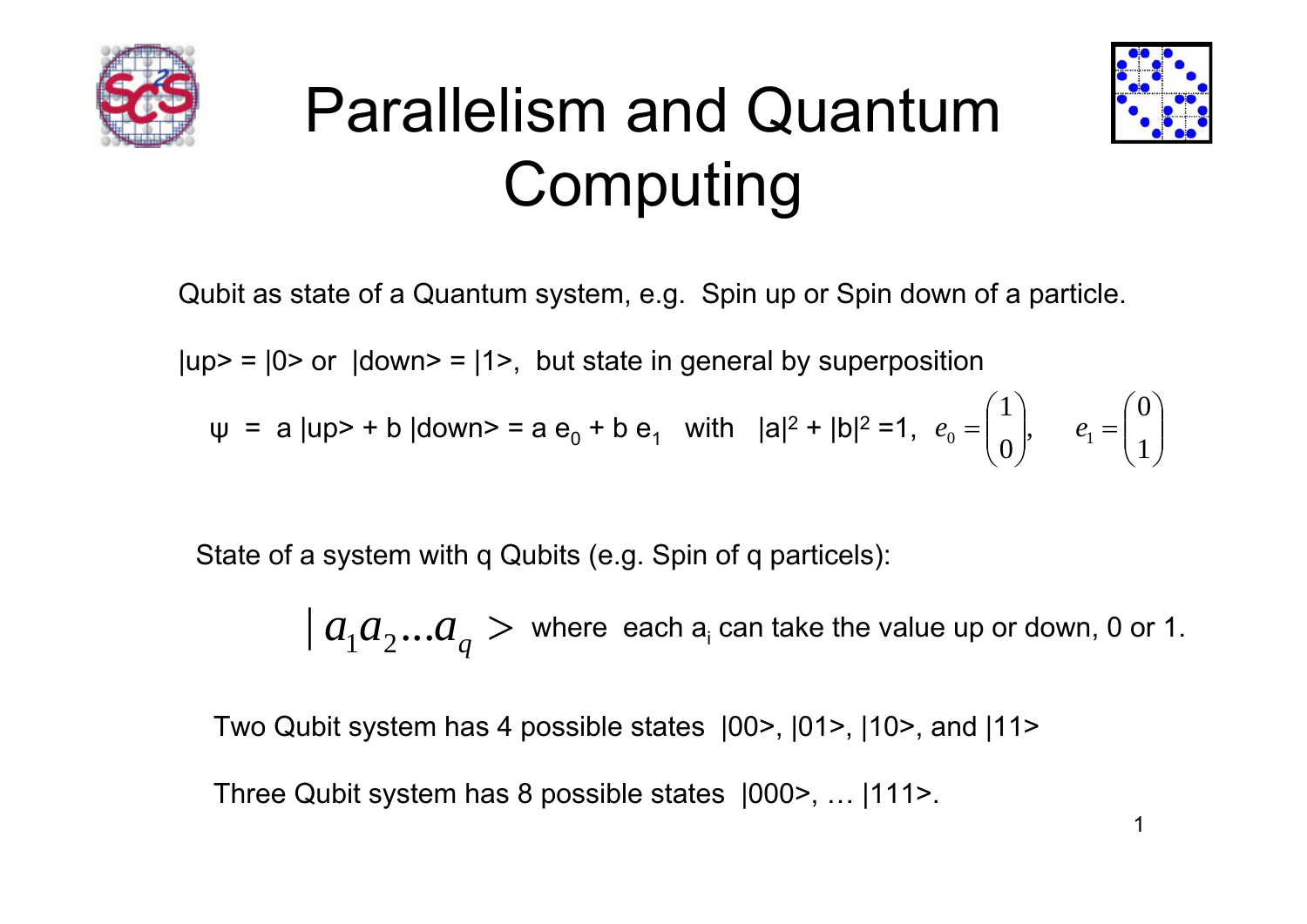



### Quantum System

Basis is given by  $|000$ , ...,  $|111$  and each state can be described in this basis as superposition by

$$
a_1 |000> + a_2 |001> + ... + a_8 |111> \text{ by the numbers } a_1 ... a_{8,1} |11|=1.
$$
\n
$$
|000> = \begin{pmatrix} 1 \\ 0 \\ 0 \\ 0 \\ 0 \\ 0 \\ 0 \end{pmatrix} = \begin{pmatrix} 1 \\ 0 \\ 0 \\ 0 \\ 0 \end{pmatrix} \otimes \begin{pmatrix} 1 \\ 0 \\ 0 \\ 0 \end{pmatrix} = |0>0>0> \qquad \qquad 0
$$

3 Qubits lead to 2<sup>3</sup>=8 dimensional space, q Qubits to 2ª dimensional space.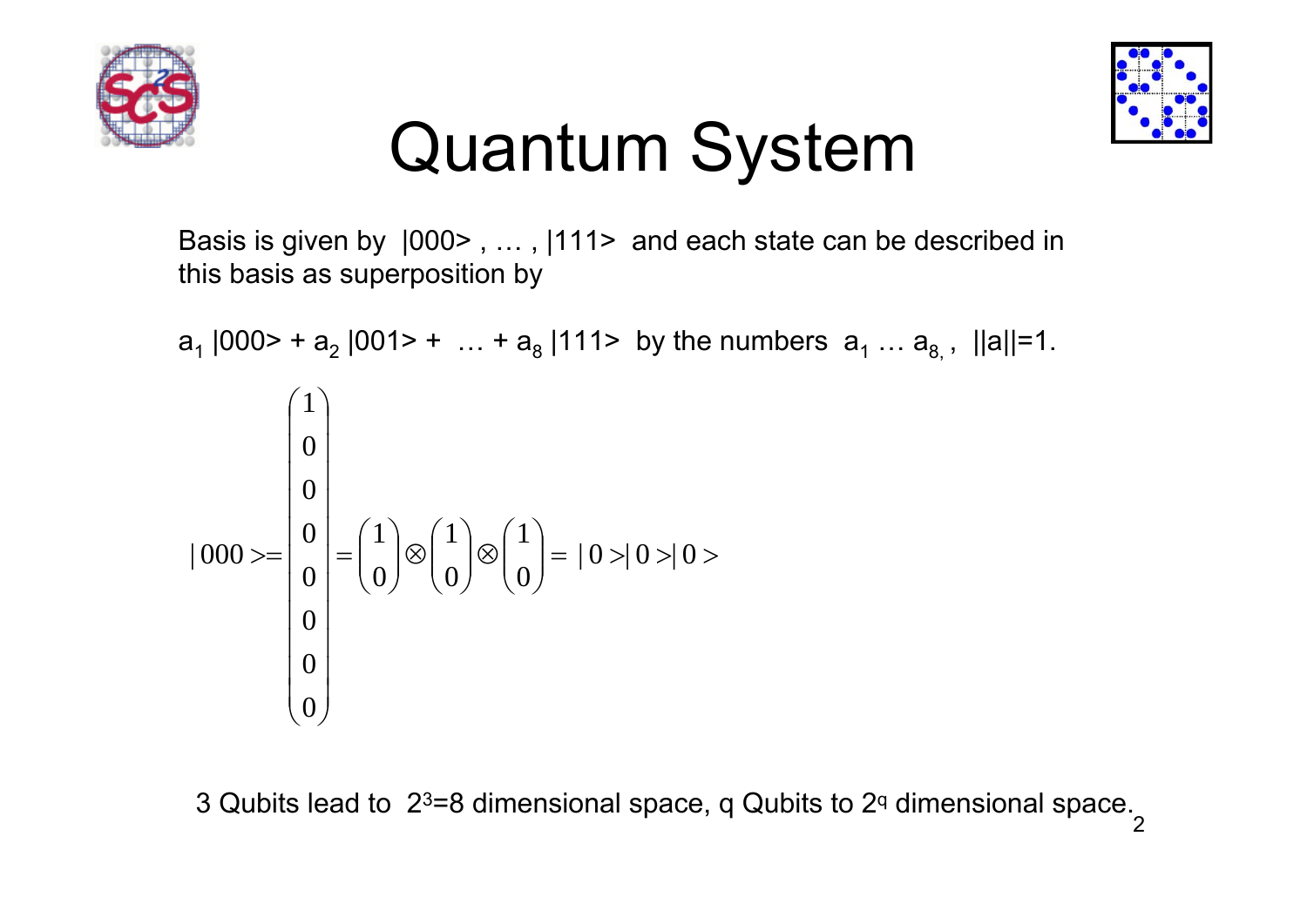



#### Transformations

Allowed transformations of a Quantum system are described by unitary matrix relative to the vector basis.

Example: Changing the Spin of particle one from up to down

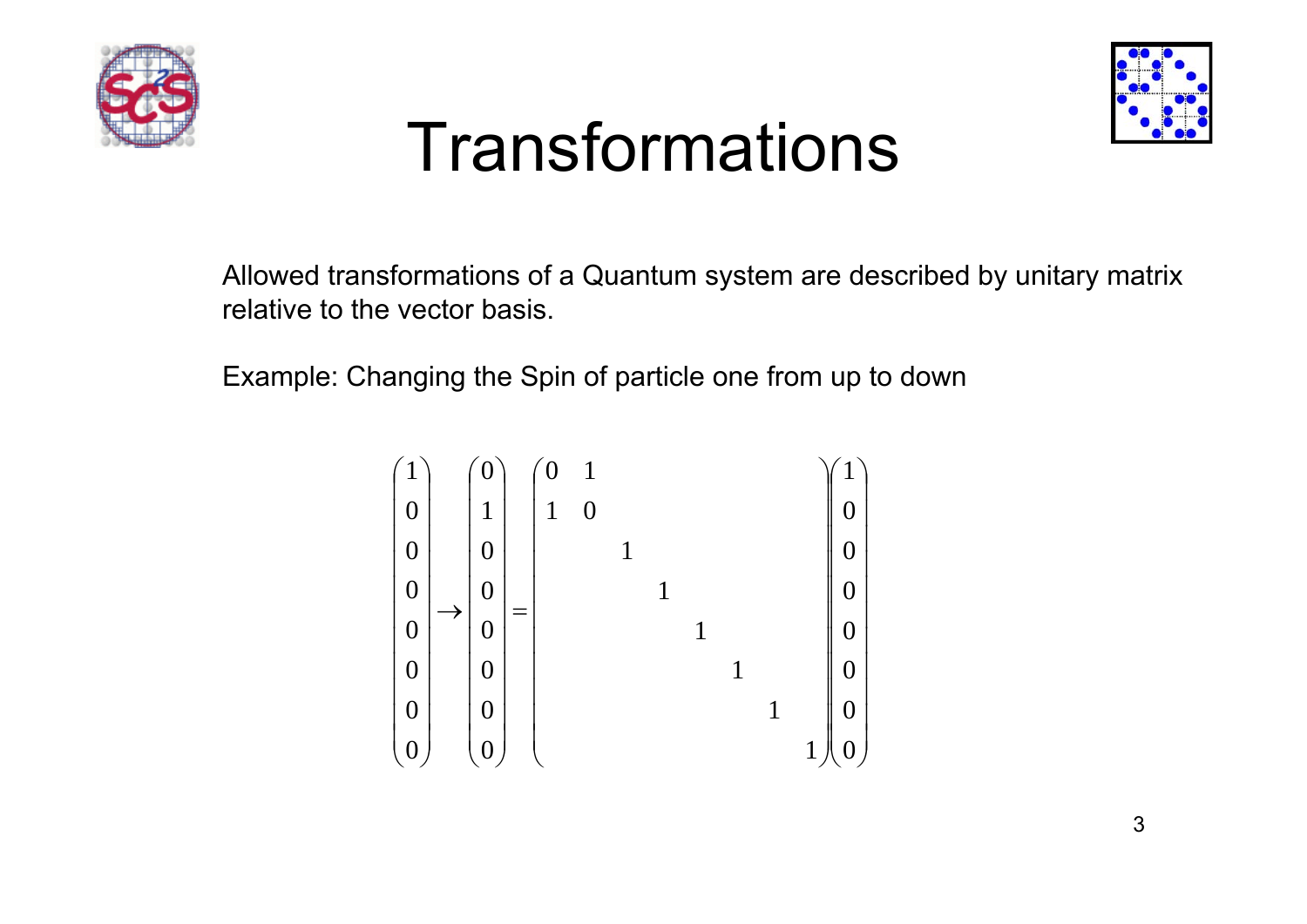



### **Measuring**

Unobserved the Quantum system can have every state

 ${\sf a}_1$  |000> +  ${\sf a}_2$  |001> +  $\;\dots$  +  ${\sf a}_8$  |111>  $\;\;\text{with}\;\;$   $|{\sf a}_1|^{2}$  +  $\;\dots$  +  $|{\sf a}_8|^{2}$  = 1.

Hence, transforming the Quantum state from one a starting state in terms of a Quantum algorithm into a final state does parallel computations on all possible vectors  $(a_1,...,a_8)^\top$  at the same time.

After execution of the Quantum algorithm (unitary transform via gatter) the final state has to be evaluated.Measuring forces the state to be a basis vector, e.g. |000>.

Problem in Quantum Computing: Reading and interpretation of the final measuring result.

Famous Algorithms:

Quantum Fourier Transform, Search (Grover), Integer factorization (Shor)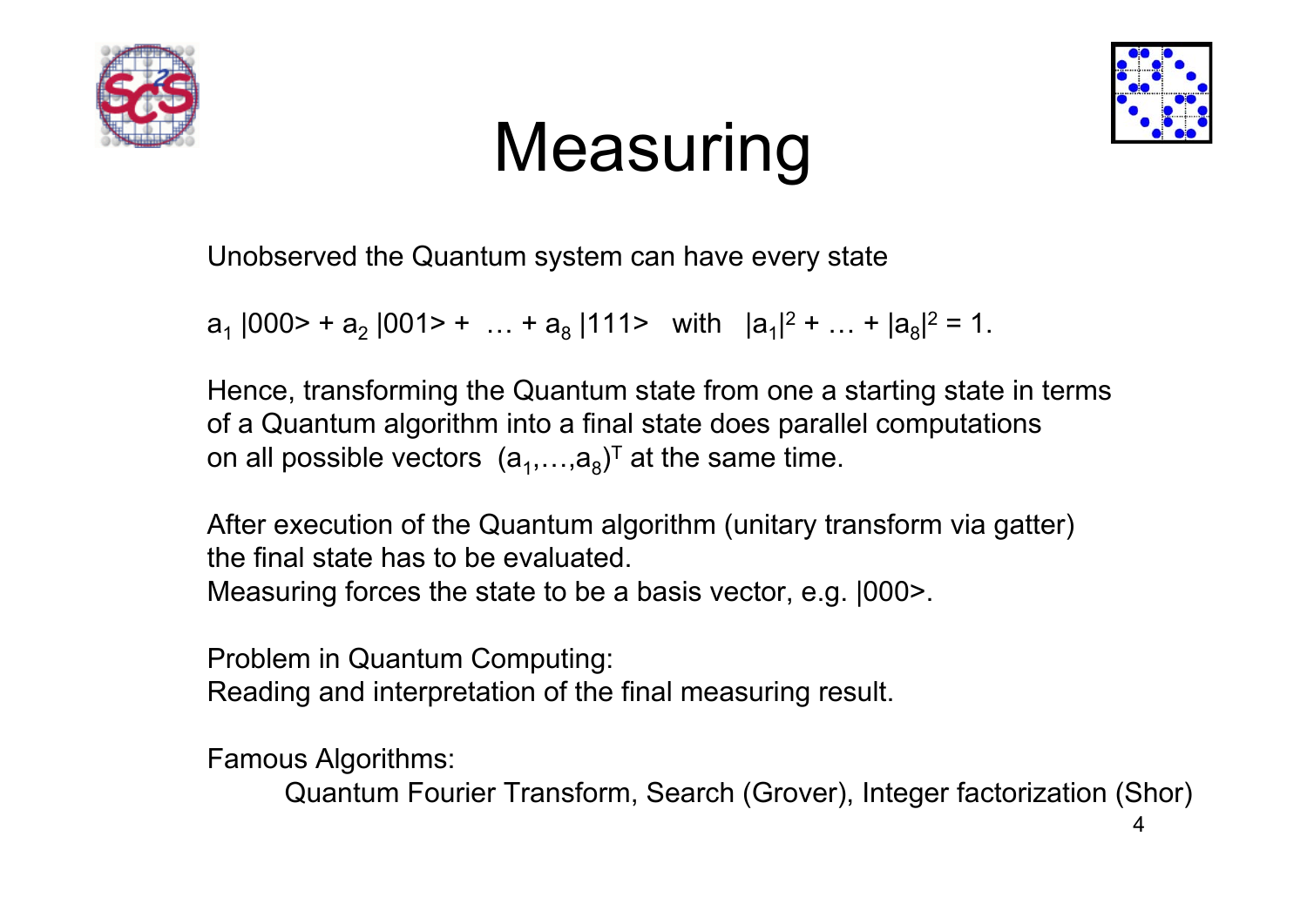



#### Pauli Matrices

$$
P_0 = I_2 = \begin{pmatrix} 1 & 0 \\ 0 & 1 \end{pmatrix}, P_x = \begin{pmatrix} 0 & 1 \\ 1 & 0 \end{pmatrix}, P_y = \begin{pmatrix} 0 & i \\ -i & 0 \end{pmatrix}, P_z = \begin{pmatrix} 1 & 0 \\ 0 & -1 \end{pmatrix}
$$

Are the atoms for describing transformations (algorithms) and for describing the Hamiltonians of a Quantum systems (description of the state).

$$
P_0 \otimes P_0 \otimes P_x = \begin{pmatrix} 0 & 1 & & & & & \\ & 1 & 0 & & & & & \\ & & 1 & & & & & \\ & & & 1 & & & & \\ & & & & 1 & & & \\ & & & & & 1 & & \\ & & & & & & 1 & & \\ & & & & & & & 1 \end{pmatrix}
$$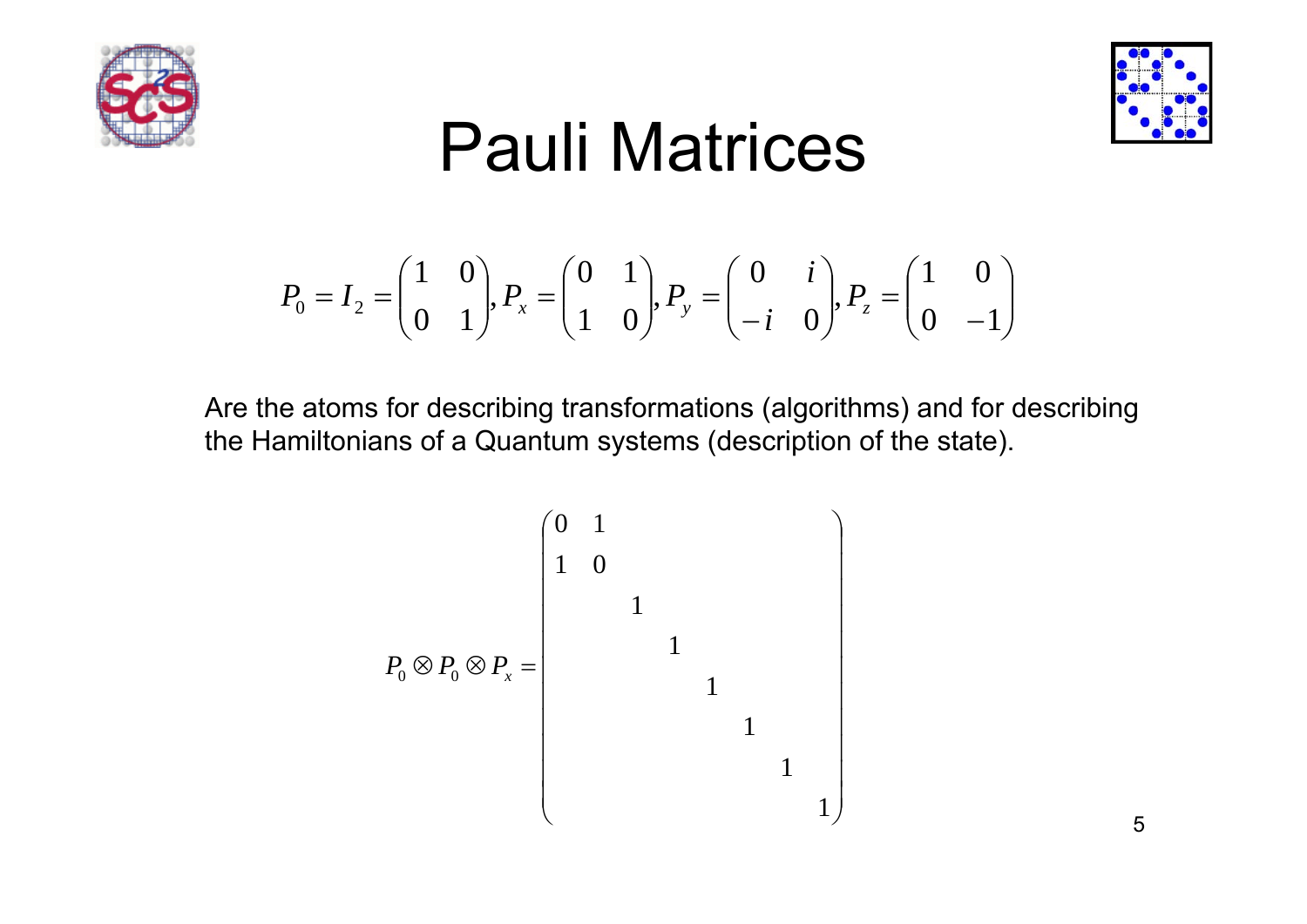



# **Compilization**

Problem: Find optimal sequence of Quantum transformations that implement a Quantum algorithm  $\leftrightarrow$ Find short factorization of a unitary matrix (= algorithm) in elementary unitary matrices (Tensor products of Pauli matrices)

Leads to numerical optimization problem.

Quantum transformation represented by unitary matrices exp(i\*H)

Sequence of Quantum transformations by  $\quad$  exp(i\*H $_{1})^{\star}...$ \*exp(i\*H $_{\mathrm{m}}$ ) =! exp(i\*H)

Numerical tasks connected with optimization problem:

Compute U<sub>j</sub> = exp(i\*H<sub>j</sub>) Compute all products  $\mathsf{U_1}^\star\mathsf{U_2}$ ,  $\mathsf{U_1}^\star\mathsf{U_2}^\star\mathsf{U_3}$ , …  $\mathsf{U_1}^\star\mathsf{U_2}^\star...^\star\mathsf{U_m}$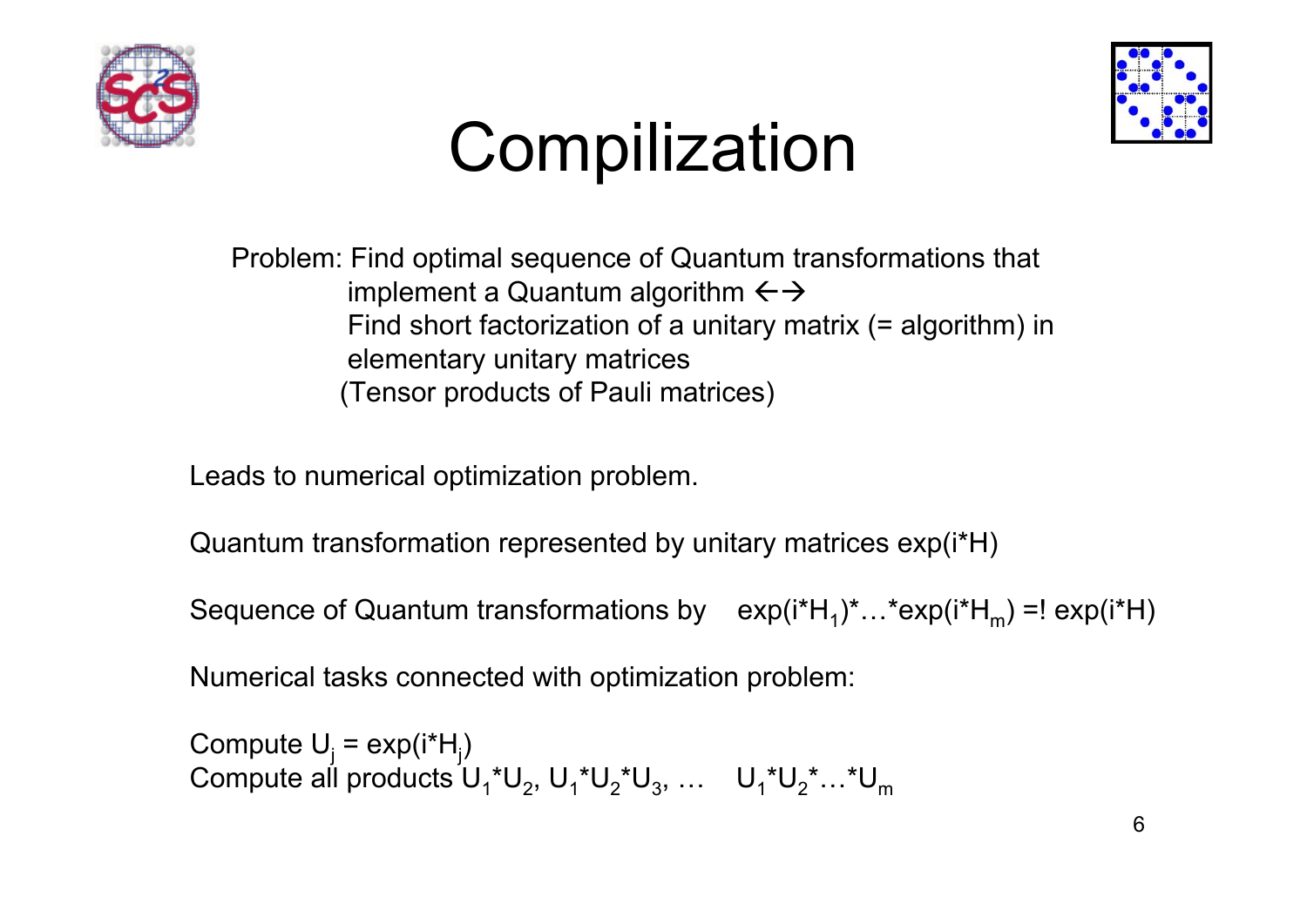



# Multiple Matrix Multiplication

Compute 
$$
H_{1,k} = U_1 \cdot U_2 \cdot \cdots \cdot U_k
$$

for all  $k=1,2,...,N$ 

```
with n x n – matrices \,\mathsf{U}_1^{},\,\dots\,,\,\mathsf{U}_\mathsf{N}^{}
```
Total costs sequentially: 3

There exist fast matrix-matrix algorithms that are faster than  $\,$  n $^{3}$  (Strassen, group-theoretic)  $\,$ Conjecture: O(n<sup>2+ε</sup> )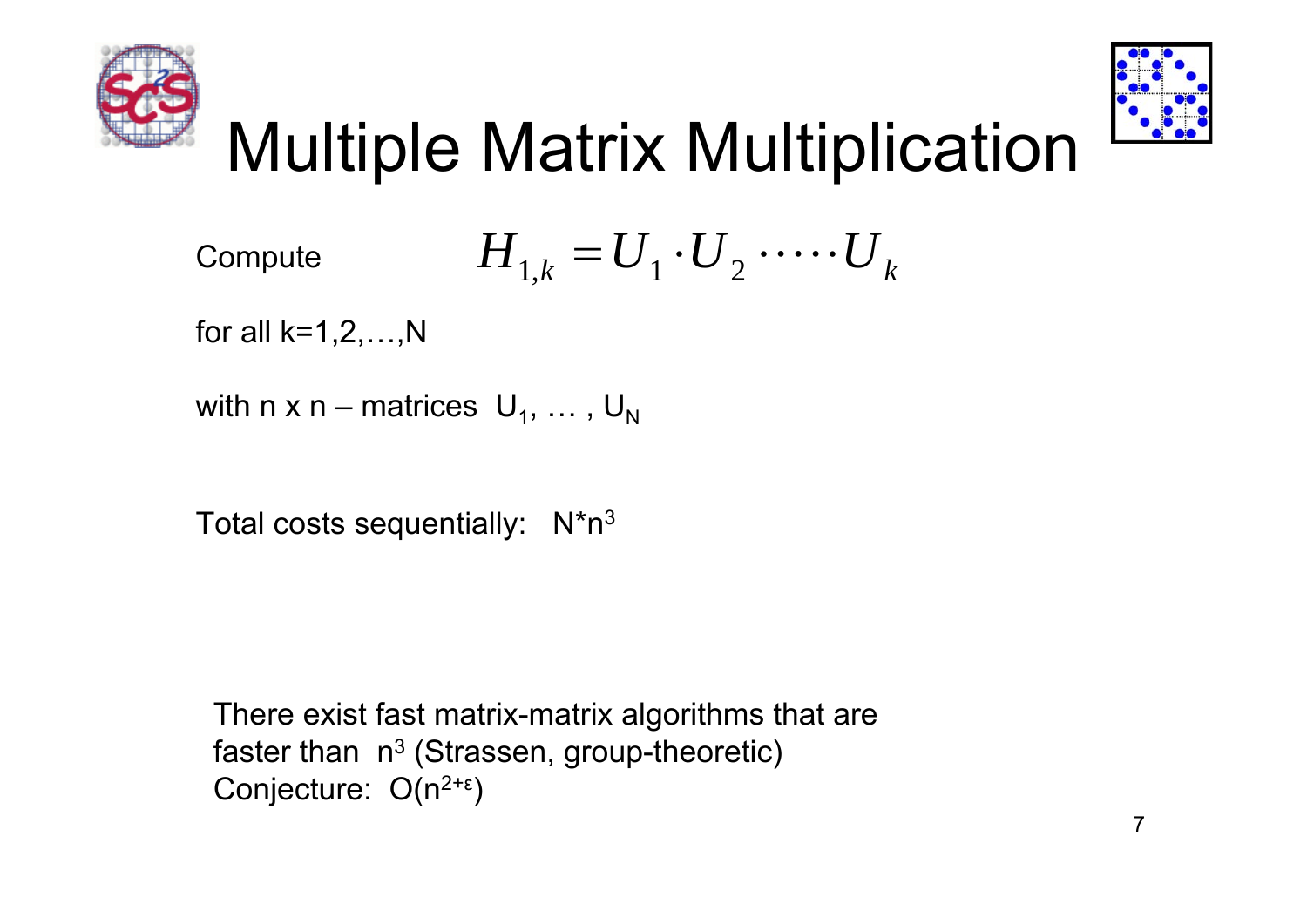



# Block Column Parallel



Distribute  $\mathsf{U}_8^{}$  on k processors  $\mathsf{p}_1^{} \, ... \, \mathsf{p}_\mathsf{k}^{}$  together with full  $\mathsf{U}_7^{}$  .

$$
U_7 \cdot U_8(:,1:n_1) \left| \begin{array}{c} p_2 \\ U_7 \cdot U_8(:,n_1+1:n_2) \end{array} \right| \cdots \left| \begin{array}{c} p_k \\ \vdots \\ v_7 \cdot U_8(:,n_{k-1}+1:n) \end{array} \right|
$$

Gives  $\, {\sf H}_{7,8}$  =  ${\sf U}_7 \, {\sf U}_8$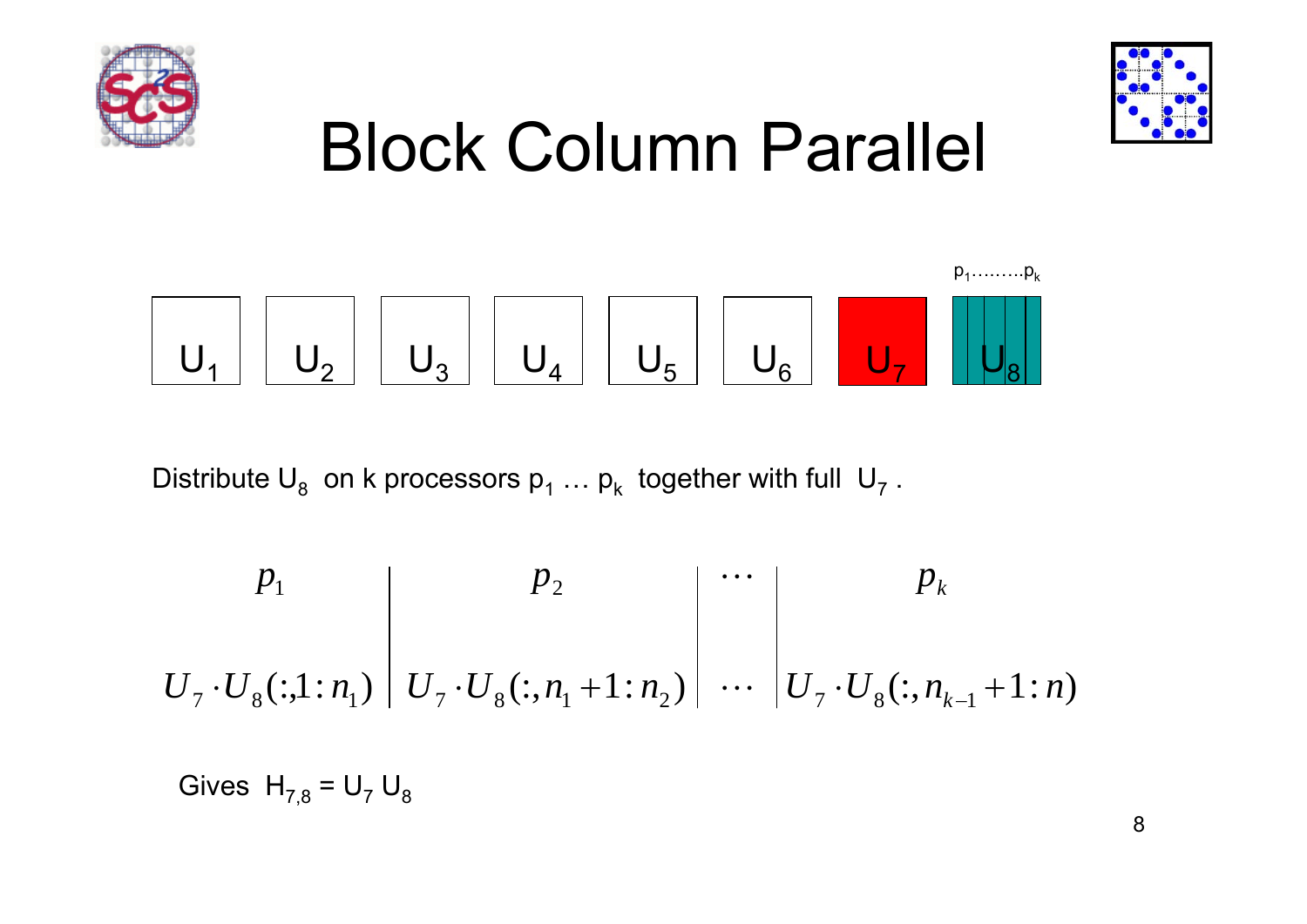



 $p_1$  in  $p_2$ 

# Block Column Parallel

U1 U 2U3U4U5U6H78

Send full  $\mathsf{U}_{6}$  to all processors  $\mathsf{p}_1 \, ... \, \mathsf{p}_\mathsf{k}$  .

$$
U_6 \cdot H_{78}(:,1:n_1) \left| U_6 \cdot H_{78}(:,n_1+1:n_2) \right| \cdots \left| U_6 \cdot H_{78}(:,n_{k-1}+1:n) \right|
$$

Gives  $\, {\sf H}_{6,8}$  =  ${\sf U}_6 \, {\sf U}_7 \, {\sf U}_8$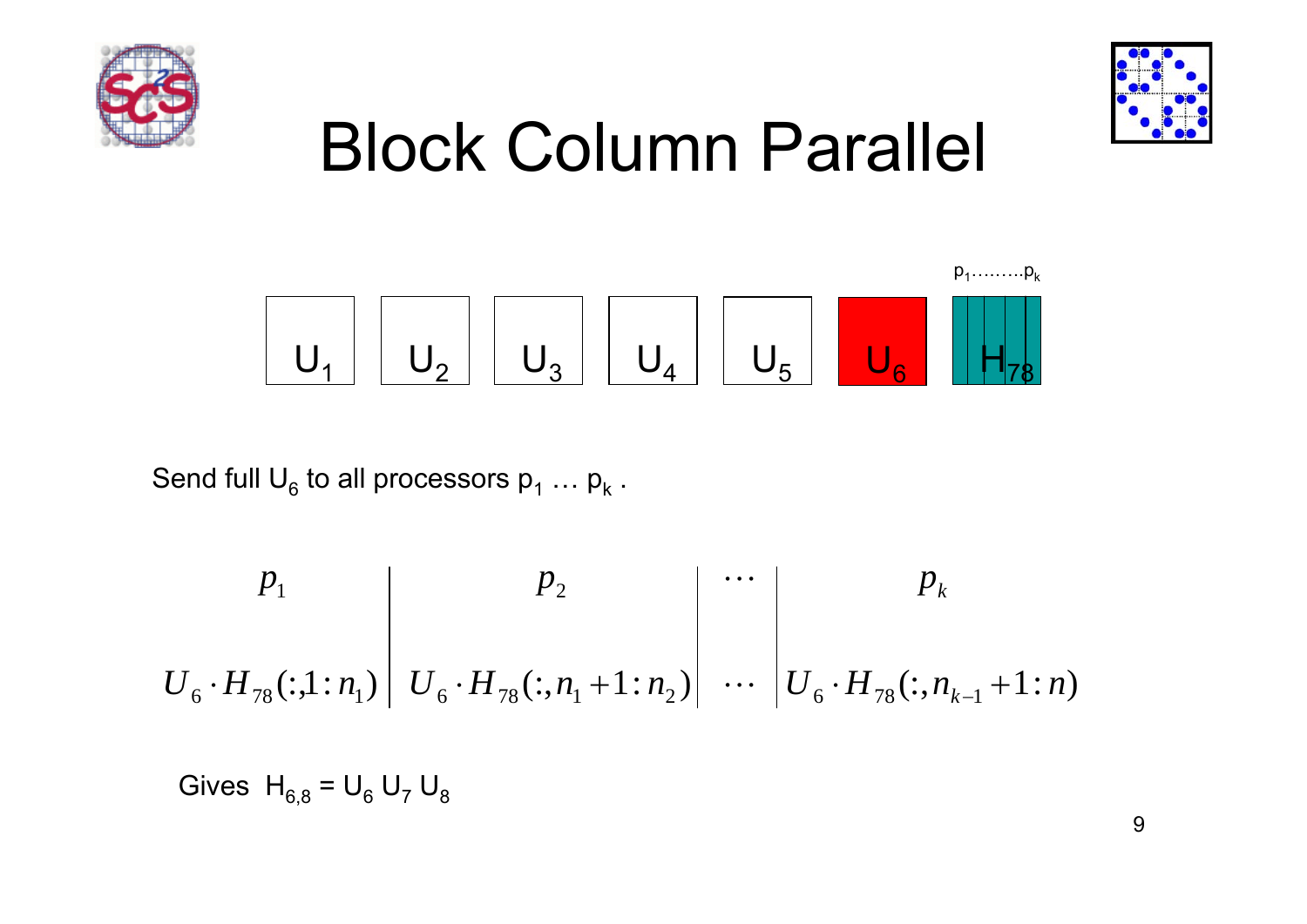



 $p_1$  in  $p_2$ 

# Block Column Parallel

U1 U 2U3U4U5H68

Send full  $\mathsf{U}_5$  to all processors  $\mathsf{p}_1 \, ... \, \mathsf{p}_\mathsf{k}$  .

$$
P_1
$$
\n
$$
U_5 \cdot H_{68}(:,1:n_1) \mid U_5 \cdot H_{68}(:,n_1+1:n_2) \mid \cdots \mid U_5 \cdot H_{68}(:,n_{k-1}+1:n)
$$

Gives  ${\sf H}_{5,8}$  =  ${\sf U}_5\,{\sf U}_6\,{\sf U}_7\,{\sf U}_8$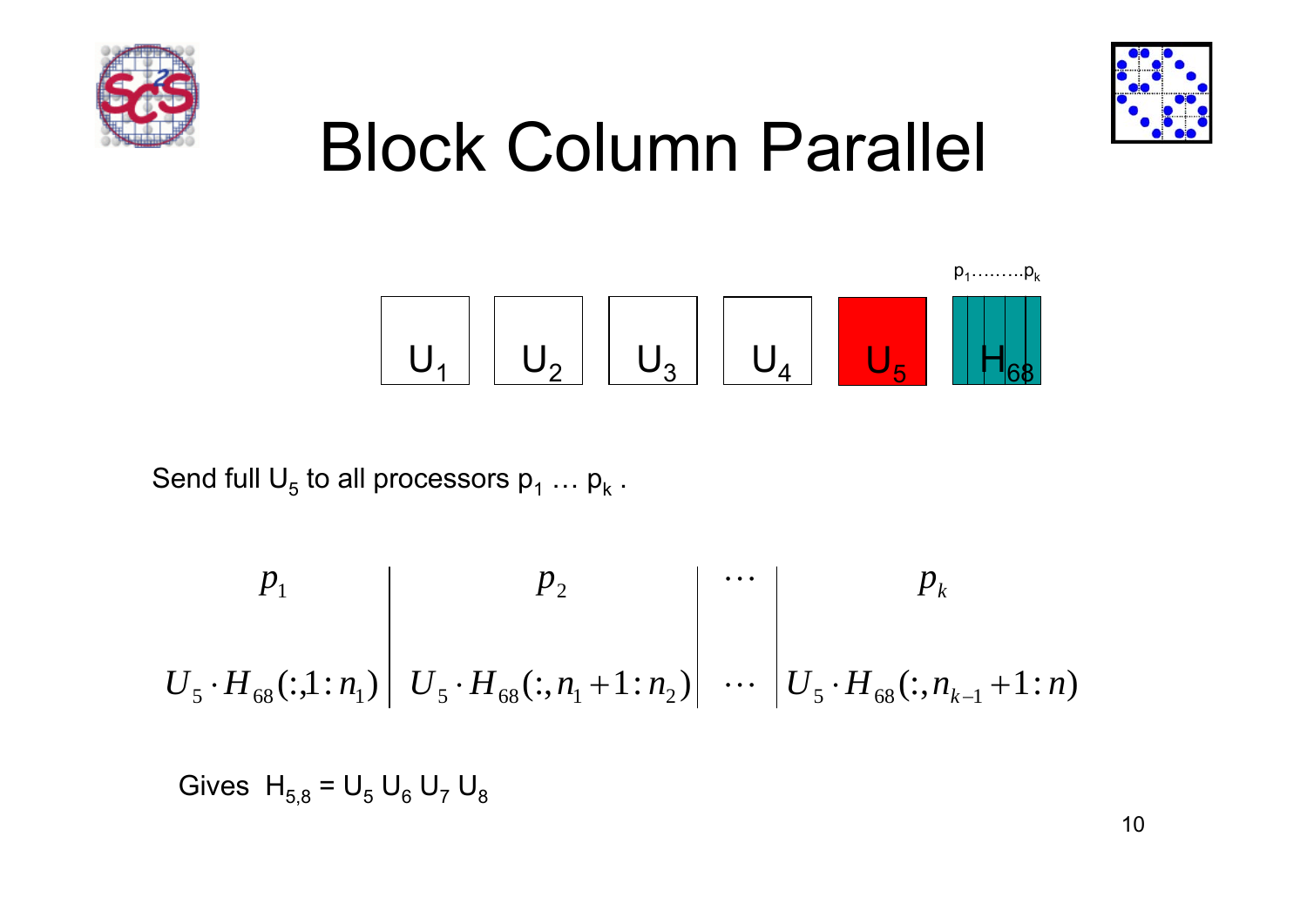



# Block Column Parallel



Send full  $\mathsf{U}_1$  to all processors  $\mathsf{p}_1 \, ... \, \mathsf{p}_\mathsf{k}$  .

$$
P_1
$$
\n
$$
U_1 \cdot H_{28}(:,1:n_1) \mid U_1 \cdot H_{28}(:,n_1+1:n_2) \mid \cdots \mid U_1 \cdot H_{28}(:,n_{k-1}+1:n)
$$

Gives  $\, {\sf H}_{1,8}^{}$  =  ${\sf U}_1^{} \ldots {\sf U}_6^{} \, {\sf U}_7^{} \, {\sf U}_8^{}$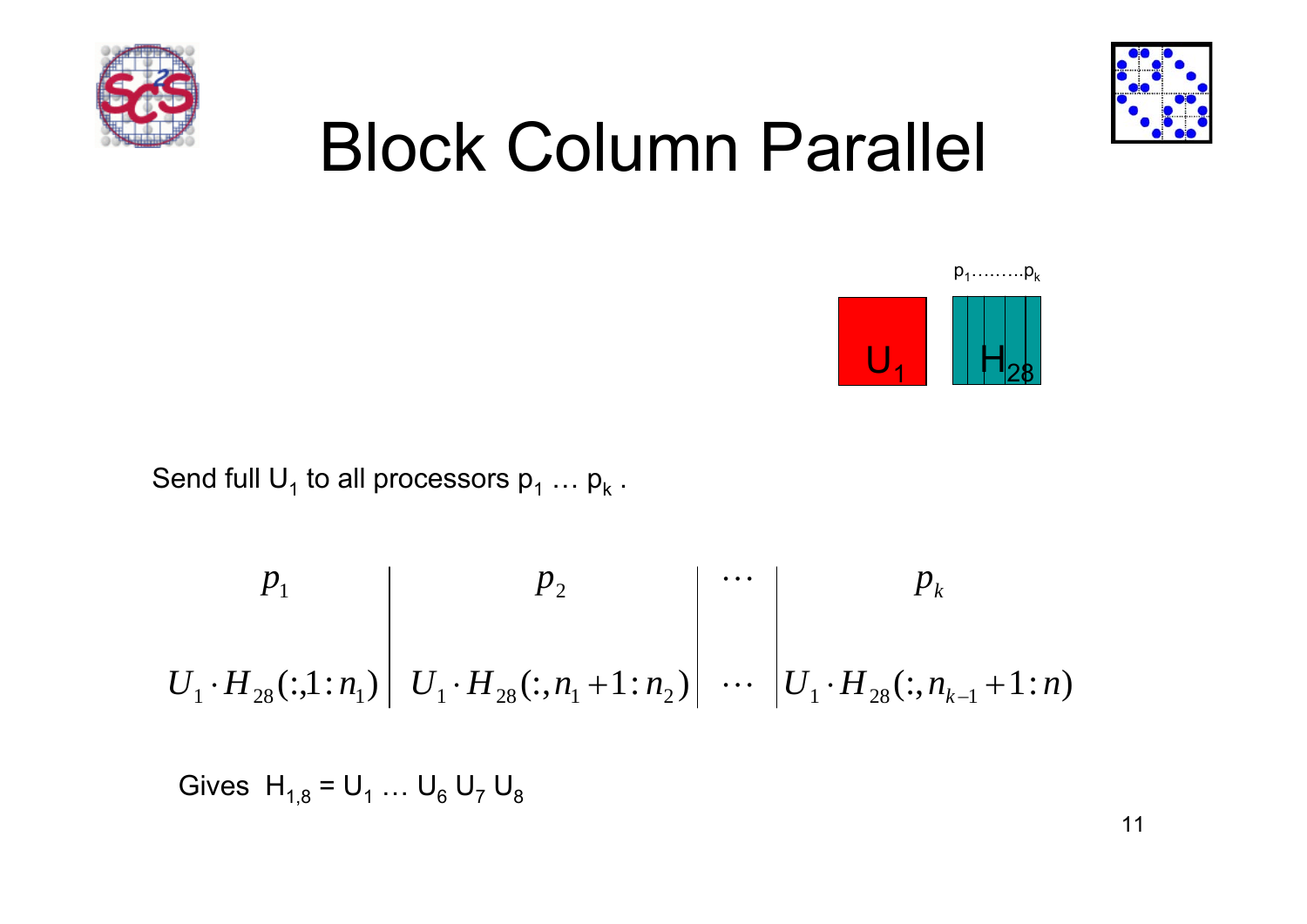



### Costs in Parallel:



N-1 times n 2 \* n/k = (N-1)\*n 3 / k

For N matrices of n x n size with k processors.

Especially for 8 matrices and 4 processors:  $\,$  (7/4)\*n $^3$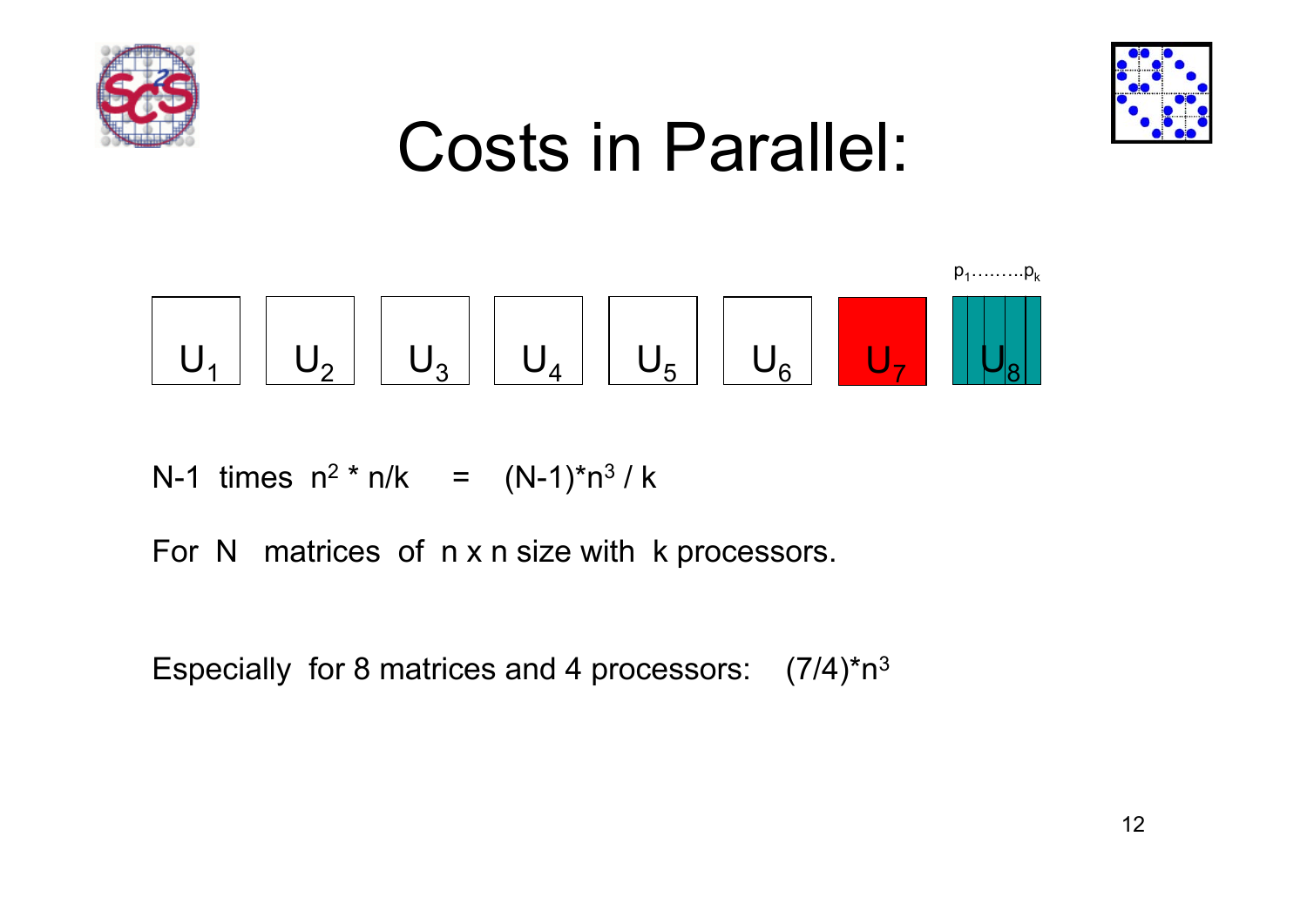



13

#### Parallel Prefix Tree

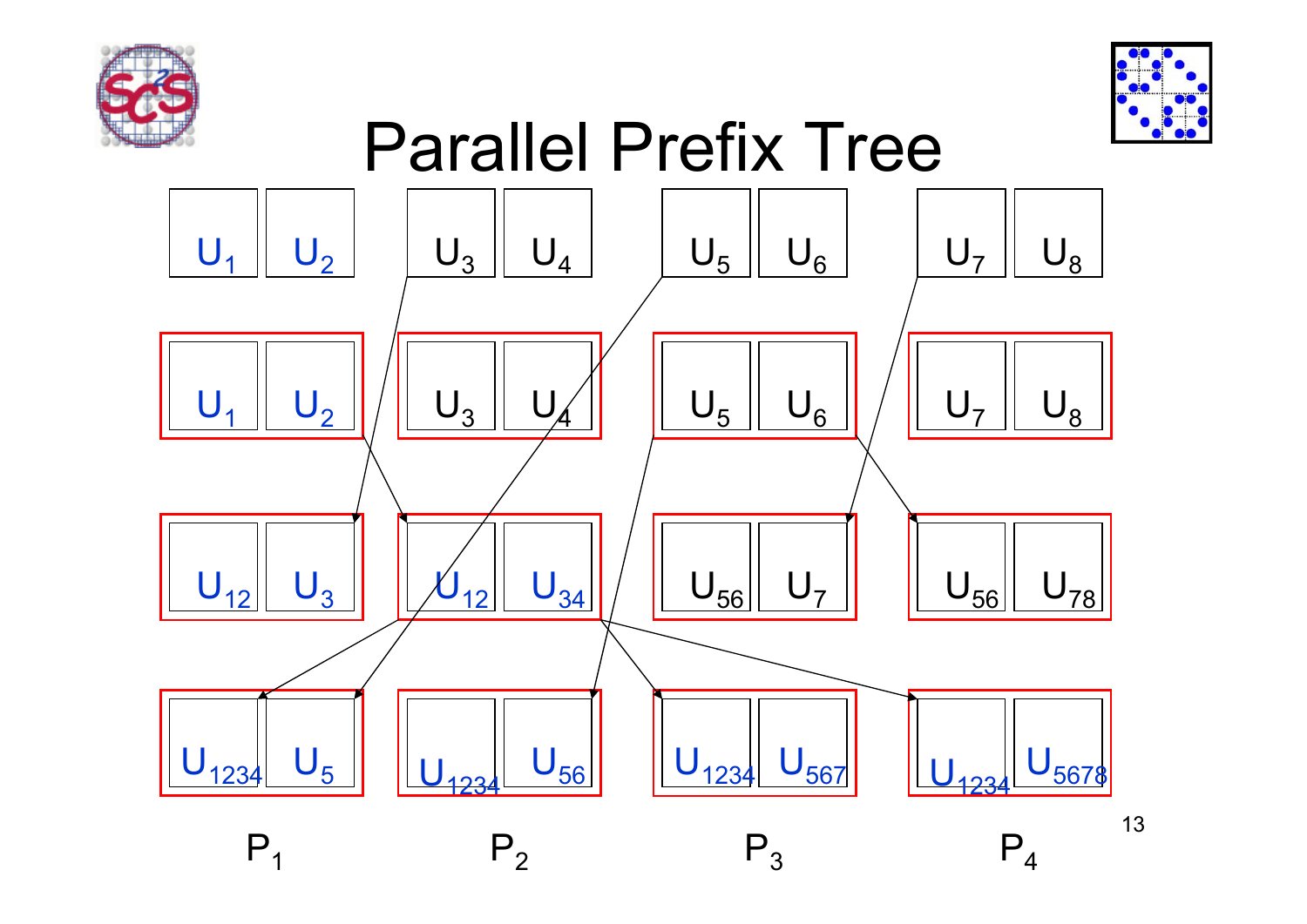

 $P<sub>1</sub>$ 

 $P_2$ 



#### Parallel Prefix Tree



 $\mathsf{P}_3$ 

14

 $\mathsf{P}_4$